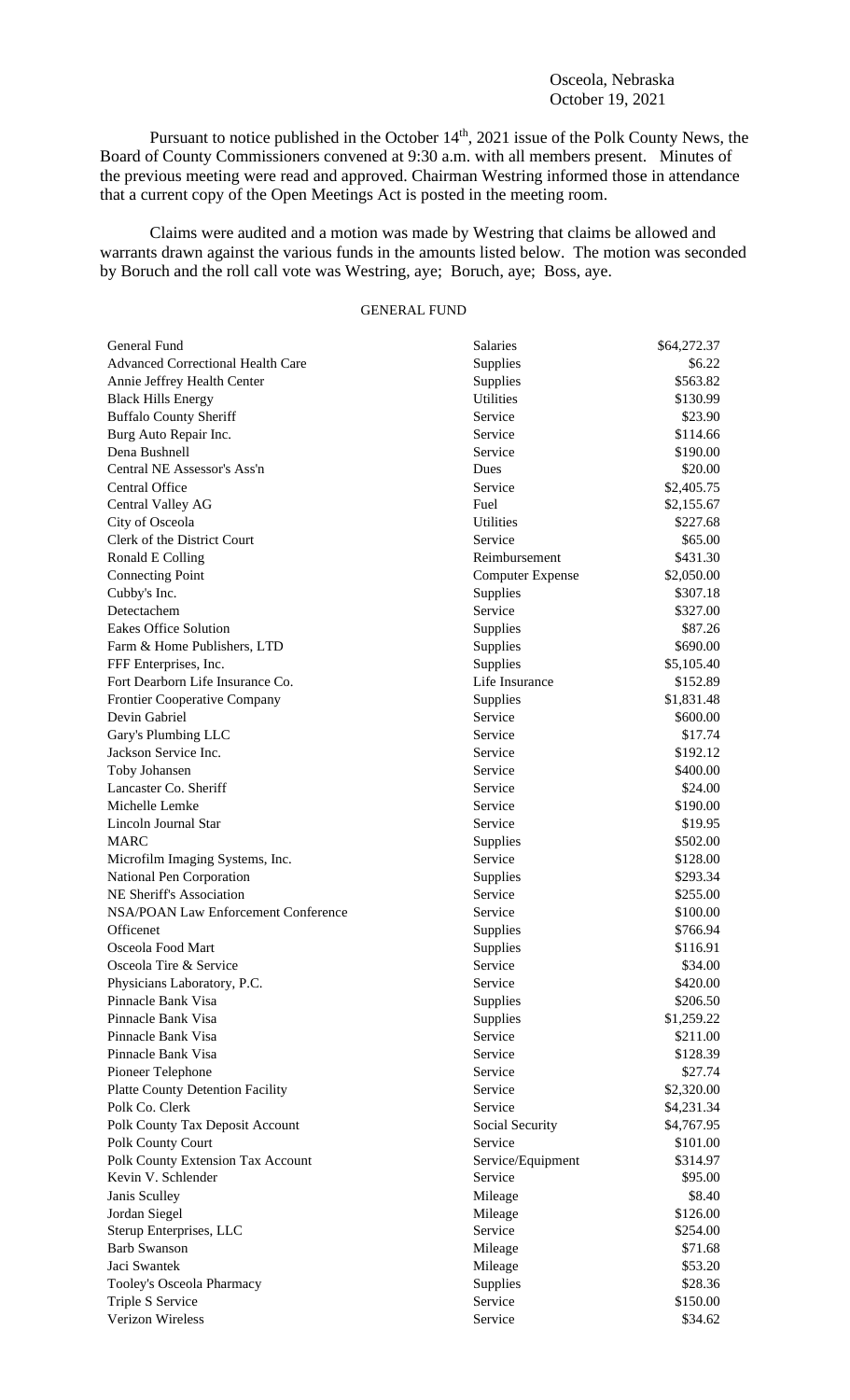| VVs, Inc. Canteen                          | Supplies   | \$29.95  |
|--------------------------------------------|------------|----------|
| Vyve Broadband                             | Service    | \$812.43 |
| <b>Vyve Technology Solutions</b>           | Service    | \$202.99 |
| <b>Watts Electric Company</b>              | Rent       | \$600.00 |
| <b>Western States Sheriffs Association</b> | Membership | \$100.00 |
| Windstream Nebraska Inc.                   | Service    | \$451.60 |
| Kim Winslow                                | Mileage    | \$107.52 |

## ROAD FUND

| Road Fund                                   | <b>Salaries</b>                      | \$28,105.71 |
|---------------------------------------------|--------------------------------------|-------------|
| <b>Black Hills Energy</b>                   | Fuel                                 | \$86.39     |
| Central Valley AG                           | Fuel                                 | \$152.30    |
| City of Osceola                             | Service                              | \$74.97     |
| <b>Eakes Office Solutions</b>               | Supplies                             | \$74.65     |
| Ericson Cash Hardware                       | Supplies                             | \$14.59     |
| Fort Dearborn Life Insurance                | Life Insurance                       | \$81.55     |
| Frontier Cooperative Company                | Fuel                                 | \$993.12    |
| Gary's Plumbing LLC                         | Supplies                             | \$24.94     |
| JEO Consulting Group Inc.                   | Fees                                 | \$492.50    |
| John Deere Financial                        | Supplies                             | \$132.05    |
| Johnson Sand & Gravel Co. Inc.              | Gravel and Borrow                    | \$4,428.62  |
| NMC, Exchange LLC                           | Service/Supplies                     | \$11,959.98 |
| Osceola Food Mart                           | Supplies                             | \$7.99      |
| Overland Sand & Gravel                      | Supplies                             | \$40,487.30 |
| Polk Co. Clerk Retirement                   | Retirement                           | \$1,791.85  |
| Polk County Tax Deposit Account             | Social Security                      | \$2,125.14  |
| Polk County Health Department               | Service                              | \$70.00     |
| Polk Light & Water                          | <b>Utilities</b>                     | \$95.45     |
| <b>Rally Auto Parts</b>                     | Service/Supplies                     | \$600.29    |
| Sapp Bros. Inc.-Clarks                      | Service                              | \$14,131.12 |
| <b>Toofast Supply</b>                       | Supplies                             | \$58.33     |
| <b>Verizon Wireless</b>                     | Service                              | \$64.24     |
| Village of Shelby                           | <b>Utilities</b>                     | \$92.53     |
| Vyve Broadband                              | Service                              | \$73.27     |
| Windstream Nebraska Inc.                    | Service                              | \$245.93    |
|                                             |                                      |             |
|                                             | <b>SENIOR CITIZEN SERVICE CENTER</b> |             |
| Sanford Health                              | Service                              | 135.00      |
| <b>VYVE Broadband</b>                       | Service                              | 306.60      |
|                                             |                                      |             |
|                                             | <b>INHERITANCE TAX FUND</b>          |             |
| Central Square Technologies, LLC            | Service                              | \$14,155.86 |
| DAS State Acctg-Central Finance             | Service                              | \$488.32    |
| Gworks                                      | Service                              | \$5,375.00  |
| Midland Telecom Inc.                        | Service                              | \$2,587.64  |
| Standard Appraisal Service Inc.             | Service                              | \$9,635.00  |
|                                             | 911 EMERGENCY MANAGEMENT FUND        |             |
| Windstream Nebraska Inc.                    | Service                              | \$984.24    |
|                                             |                                      |             |
|                                             | <b>WEED FUND</b>                     |             |
| <b>Black Hills Energy</b>                   | Service                              | \$36.86     |
| James Carlson                               | Service                              | \$80.00     |
| City of Osceola                             | <b>Utilities</b>                     | \$73.55     |
| <b>Constellation Newenergy Gas Division</b> | Utilities                            | \$9.87      |
| <b>Frontier Cooperative Company</b>         | Fuels                                | \$492.78    |
| Osceola Tire & Service                      | Parts/Oil                            | \$72.31     |

The Board approved the collateral pledged by Polk County banks and held in custody by the County Treasurer.

Osceola Tire & Service Parts/Oil \$72.31

The following fees for the month of September were earned by the various offices and submitted to the County Treasurer. County Treasurer receipts show fees earned were credited to the appropriate county funds.